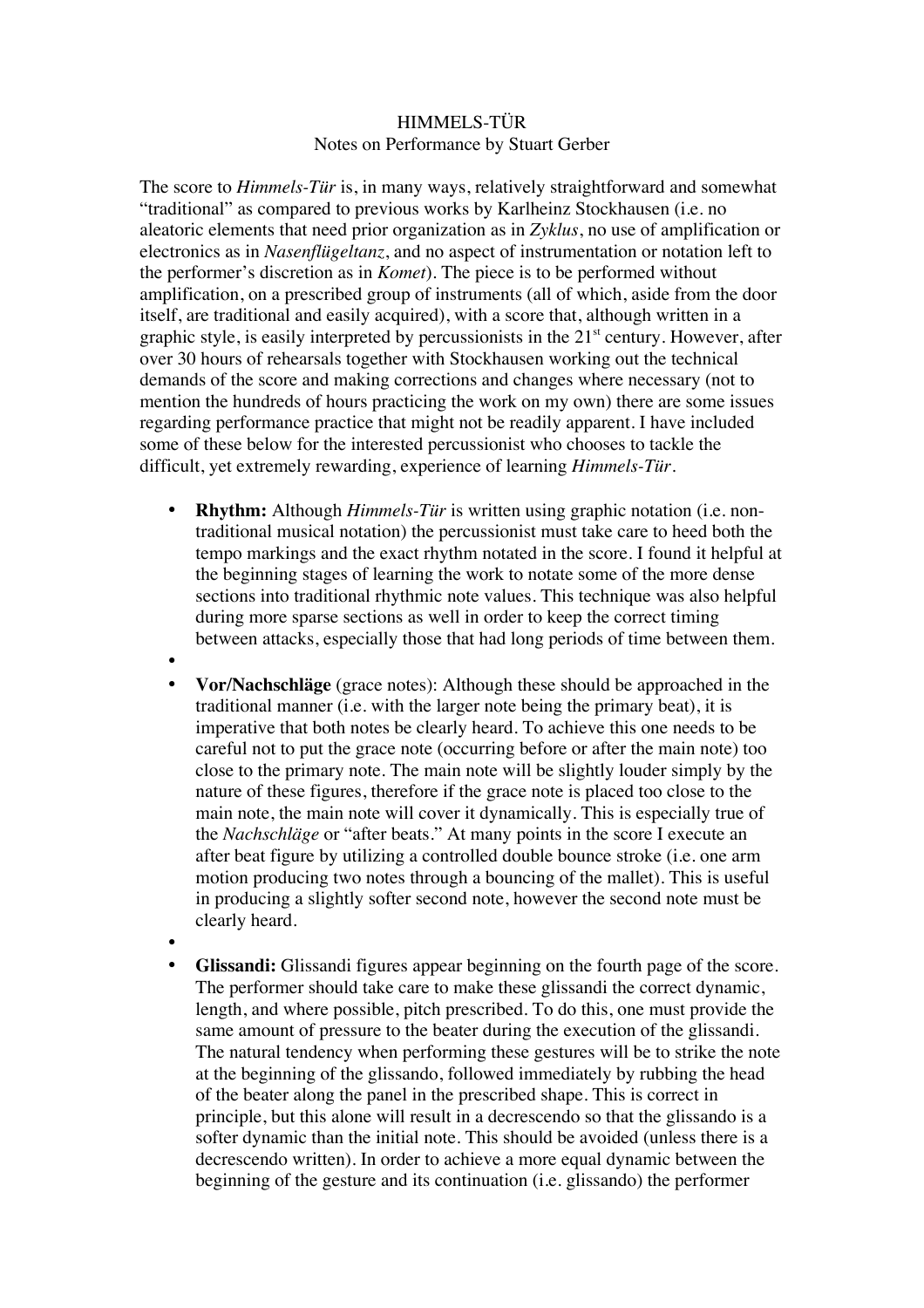must apply continued pressure to the mallet throughout the entire gesture. Changing the angle of the head of the beater can help. For example, the normal angle of the beater when striking the door is c. 30-40 degrees. Angling the mallet to as close to 90 degrees to the door as possible when executing the glissandi allows for more pressure to be applied during the glissando. This is especially applicable to glissandi *mf* or louder.

- • **Trills:** The short trills (a single note head marked with "tr" above it) need not always be performed the same way. They may be performed either using multiple bounce strokes (i.e. a short buzz roll) or a very short single stroke (hand to hand) roll (i.e. 5 or 6 very fast strokes) depending on the context. In general, I utilize a bounced stroke when the dynamic is medium to soft. To execute this I play both hands almost simultaneously (one an instant before the other) while letting the sticks bounce very quickly, kind of like a "press" roll. When the dynamic is *mezzo forte* and above I usually use a very short single stroke roll as described above. This is of course open to interpretation. Suffice it to say that the performer should explore both options and implement the appropriate technique where applicable.
- • **Tremolos**: I interpret the tremolos in the same fashion as the trills explained above, with both single stroke and bounced strokes depending on the situation. I also utilize one other technique for the long fermata on page 7, second system,  $11<sup>th</sup>$  pulse. Here, the score requires that the performer make a continuous tremolo beginning on the lowest panel of the door, moving in a semi-circle along the wooden floor in front of the door, and moving back to the lowest panel of the door on the opposite side. In doing this long tremolo it is important to vary the sound so there is some direction in the gesture. I therefore begin with a single stroke roll but vary the angle and speed of the mallets in order to accentuate different various timbres and pitches of the wooden floor. In the middle of the tremolo I also utilize a stroke in which I use the head AND the butt end of the mallets simultaneously. This creates a very fast and dense roll with both high and low pitches coming from the two sides of two different beaters. This is the only point in the piece that I use this technique.
- •
- Clearly the piece must be memorized (at least the first 16 pages). I suggest making a click track for each individual page for rehearsal purposes to aid in the memorization of the piece. This will also help in obtaining accurate and consistent rhythm.

## **Equipment**

**Mallets:** The score calls for large wooden beaters to be used in performance of the piece. I therefore experimented with a number of different types of mallets from the beginning. I tried wooden potato mashers, sculptor's mallets, wooden bass drum and timpani mallets, and even rawhide chime hammers. However, it became apparent that the mallets with a bulbous head, tend not to have the capacity to bounce on the wooden surface in order to produce the tremolo and trills that require multiple bounces between the sticks. Per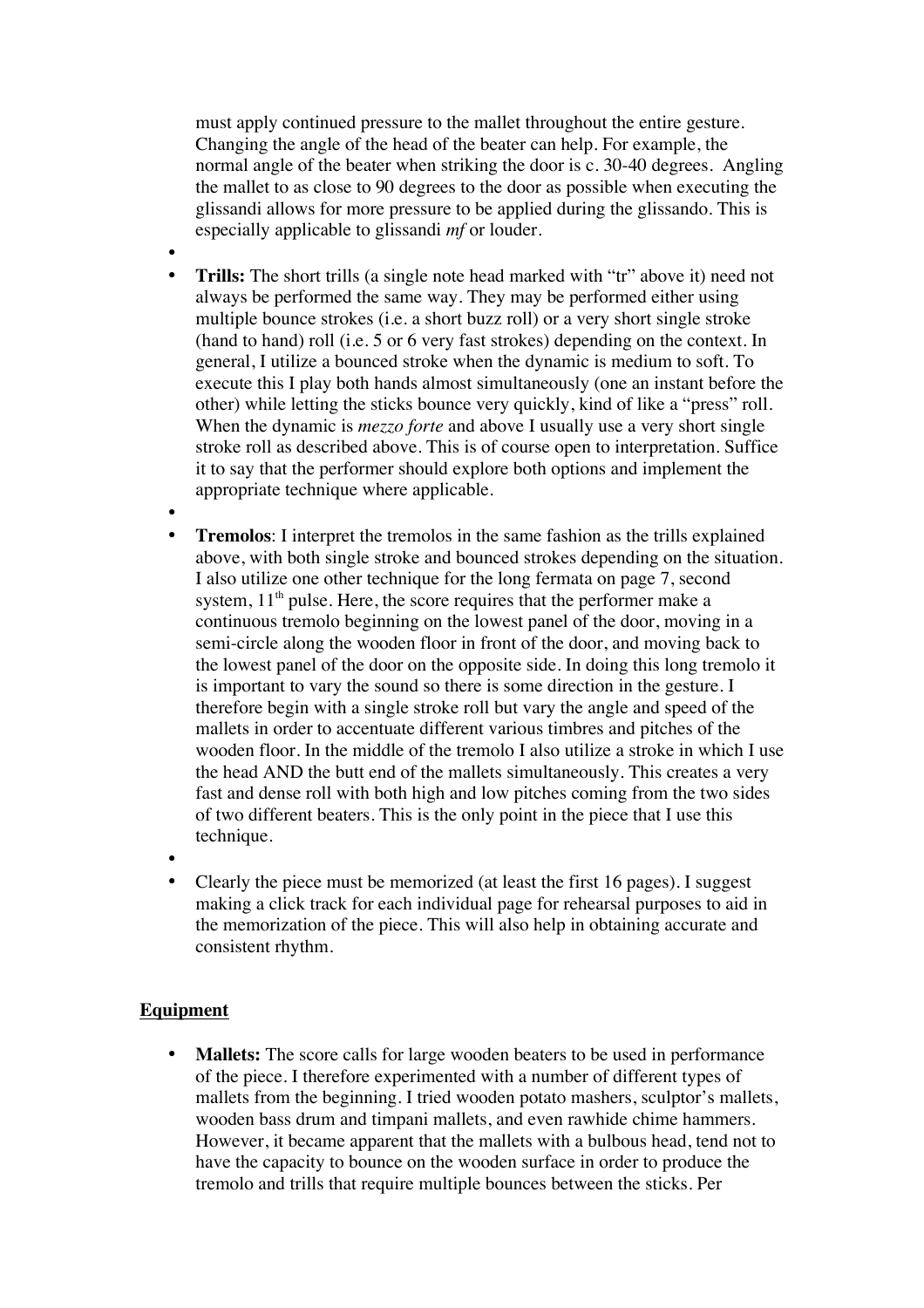Stockhausen's request I also experimented with leather-covered dowels used to play large Japanese keisu. The attack produced by the leather was, of course, softer than the wooden mallets I had tried. This type of mallet works for single strokes, but unfortunately any type of covering on the wood (leather, chamois, sand paper, etc) does not produce the desired sound for the various glissandi figures found throughout the piece. However, the dowel shape does allow for the production of the buzz-type rolls on the door and produces the desired sound for the glissandi. Therefore I decided to use various kinds of large, uncovered wooden dowels as mallets for *Himmels-Tür*.

I employed a woodworker to turn various types of wooden dowels on a lathe to make the appropriate mallets. I ended up using different hard woods of varying densities to help contrast the attack, and timbre of panels on the door. I utilized mallets made of poplar, beech, walnut, cherry, and basswood. I had these various dowels turned to produce a tapered shape. The mallets are 17 inches long, and are 1.75 inches in diameter at the beater end, but taper to 1 inch at the handle. The mallets are tapered so that they have a striking diameter large enough to produce a full and resonant sound on the boards of the door, yet have handles thin enough to allow for technical playing required in the piece. I found the faster passages and the tremolos were very difficult to execute when the dowels weren't tapered. The mallets can be turned around as well so that the handles are used to strike the door at various times where a lighter sound (accentuated higher partials) may be desired, thus encouraging further timbral variation. In addition, I also utilized oak and pine mallets (measuring 15 x 1.5 inches tapering to 1 inch and 14.5 x 2.5 inches tapering to 1.75 inches respectively) that are pre-turned, manufactured table legs I acquired from a hardware store. I often use two different beaters simultaneously to avoid always having the same timbre, to keep variety in the sounds produced.

For the last six pages of the score, where the score calls for cymbals, hi-hats, and tam-tams (pp.17–22), I use a heavy medium vibraphone mallet (Vic Firth M31 model) for the cymbals, and a large, medium hard, yarn wound tam-tam beater for the tam-tams.

Below are the mallets I use for each page:

- p. 1 Left Hand pine/Right Hand beech
- $p. 2$  (same)
- p. 3 beginning same, last system change to LH oak/RH beech
- p. 4 LH oak/RH beech
- $p. 5$  (same)
- p. 6 LH walnut/RH cherry
- p. 7 (same)
- p. 8 (same)
- p. 9 LH poplar/RH basswood
- p. 10 beginning same,  $5<sup>th</sup>$  system beat four LH walnut/RH cherry
- p. 11 LH walnut/RH cherry
- p. 12 (same)
- p. 13 (same)